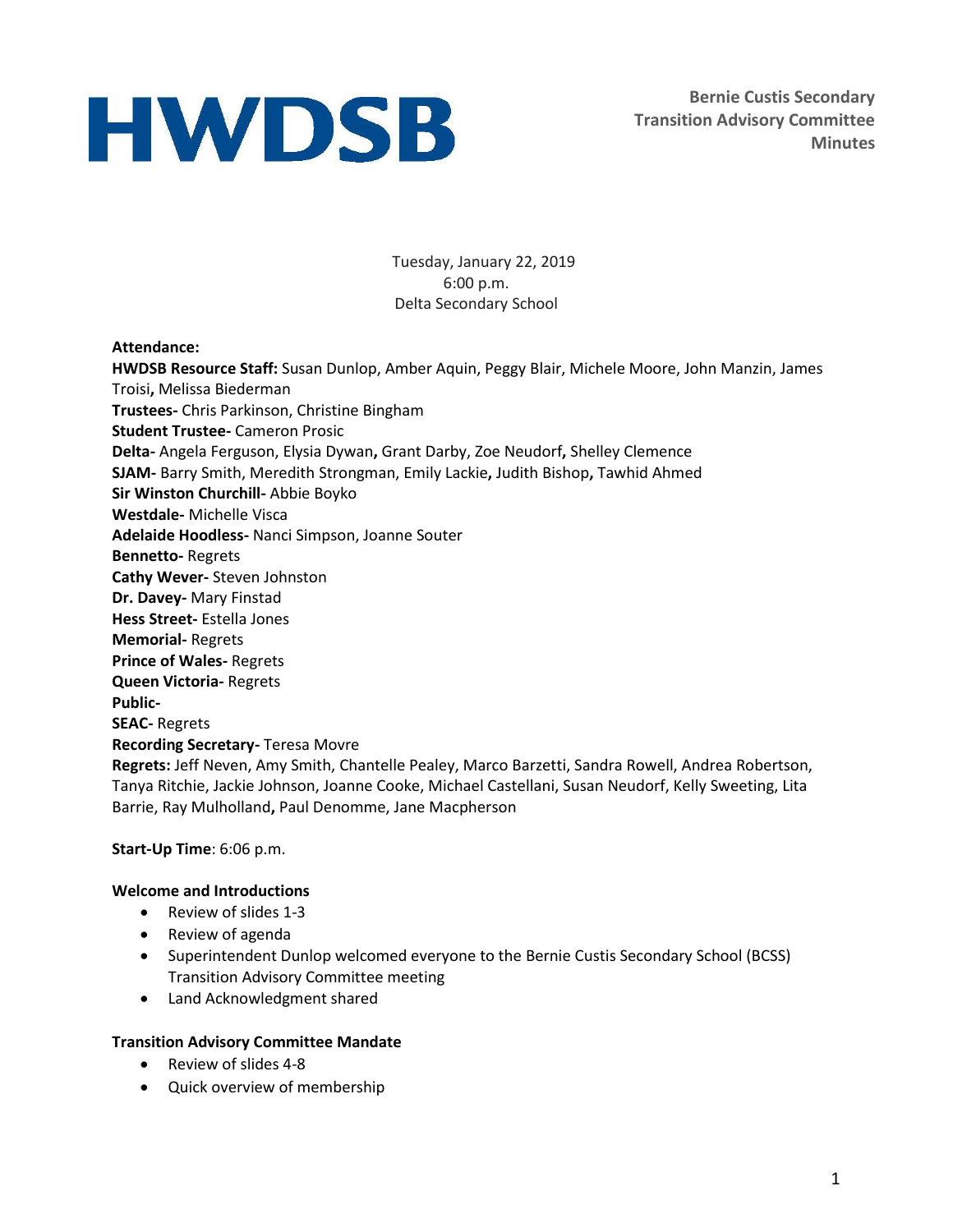- Welcome extended to the new Ward 3 Trustee- Chris Parkinson
- Introduction of Amber Aquin- Community Engagement Supervisor who is representing Communications and Community Engagement

#### **Working Agreement**

- Review of slide 9
- If you have any questions between meetings, reach out to our office a[t sjdunlop@hwdsb.on.ca,](mailto:sjdunlop@hwdsb.on.ca) [tmovre@hwdsb.on.ca](mailto:tmovre@hwdsb.on.ca) or 905 527 5092 ext. 2673

#### **Review Minutes**

- Review of slide 10
- Review minutes from November 27, 2018
	- o Approved without changes

#### **Support for Students with Special Needs Presentation- Superintendent Peggy Blair**

- Review of slide 11
- Introduction of the team from Specialized Services
	- o Peggy Blair**-** Superintendent of Student Achievement Specialized Services
	- o Michele Moore- Principal of Special Education
	- o John Manzin- Principal of Special Education
	- o James Troisi- Consultant- Special Education
	- o Melissa Biederman- Consultant- Special Education
- Slide Presentation #2
- Review of slides A-K

#### **Goal**

- Review of slide B
- Update on the transition planning for students with exceptional learning needs over the next number of months
- An average of 5-8 months for transition planning- with small changes along the way
- This is always happening in our schools- all of the time
- We want to ensure the whole process of moving to the new school is a positive one for the students and their families

#### **What is a Transition Plan**

- Review of slide C
- Special Education in Ontario is heavily governed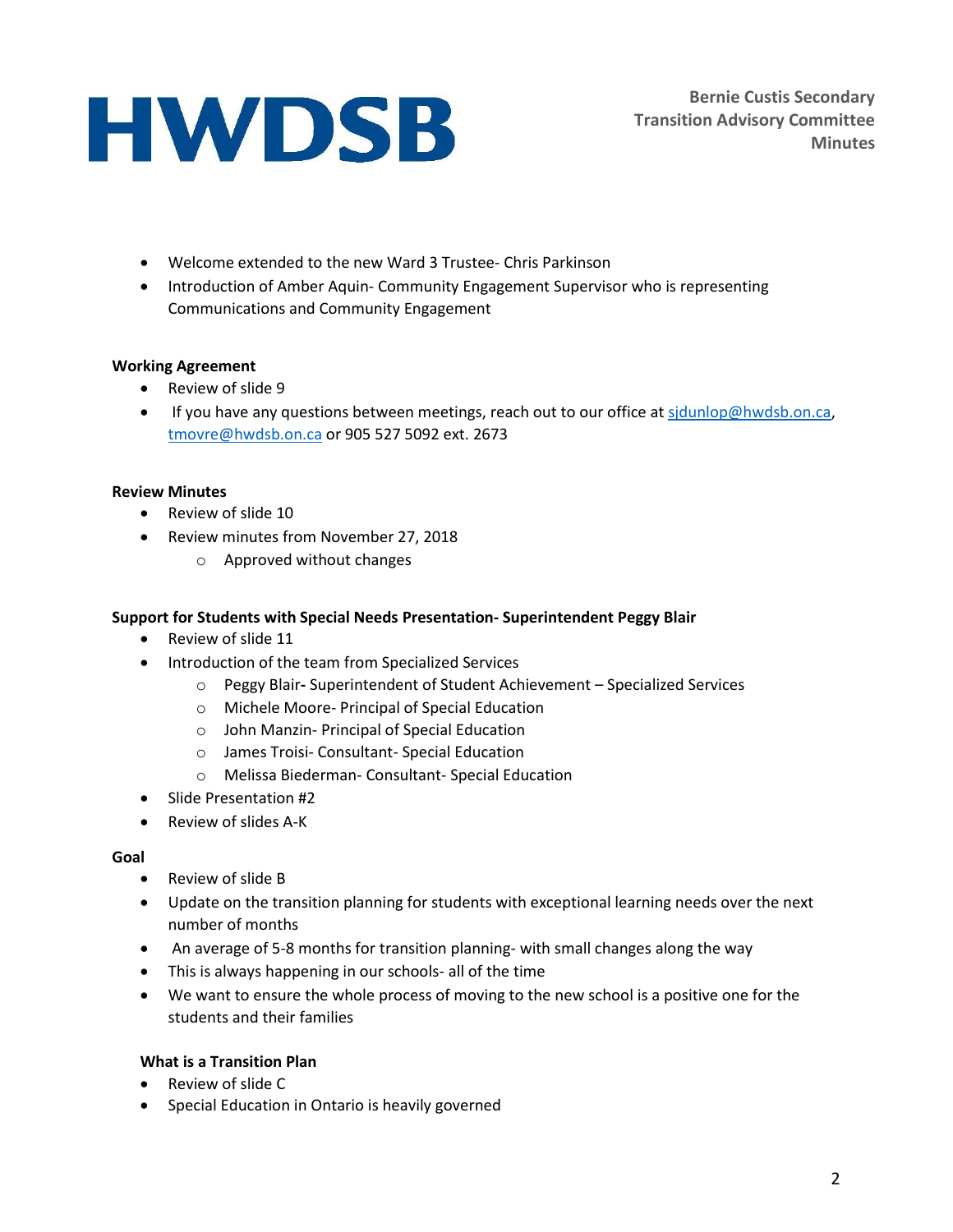- Special Education in Ontario- Kindergarten to Grade 12- Policy and Resource Guide- a great resource document our staff use to guide the workaround transition planning
- Plans can vary from short term goals such as transition from period to period or long term goals such as applying for a disability pension

## **Transition Plan Development & Review**

- Review of slide D
- Students with an IEP should have a transition plan
- Transition Plan is part of the IEP
- Developed in consultation with the student, parent/guardian, a community agency representative to name a few
- When the IEP is reviewed the Transition Plan is also reviewed- typically a couple of times a year

## **Elements of a Transition Plan**

- Review of slide E
- Transition plans includes specific goals and include strategies to be used and actions required to achieve that goal, who will be responsible for carrying out the plan, and the timelines for implementation

#### **Development of the Plan**

- Review of slide F
- School principal is responsible for ensuring the coordination and development of the plan

#### **Sample**

- Review of slide G
- Many samples of IEPs posted online by the Ministry of Education
- Some plans have big goals and will go on for an extended period perhaps over a number of school years
- Some plans are very short goals and maybe for a semester or one school year
- A student may need to go and physically see the school or classroom- this could be part of the transition plan

## **Additional Supports**

- Review of slide H
- Additional resource people may provide support- Special Education Staff, Social Workers, Program Staff, ESL Teachers etc.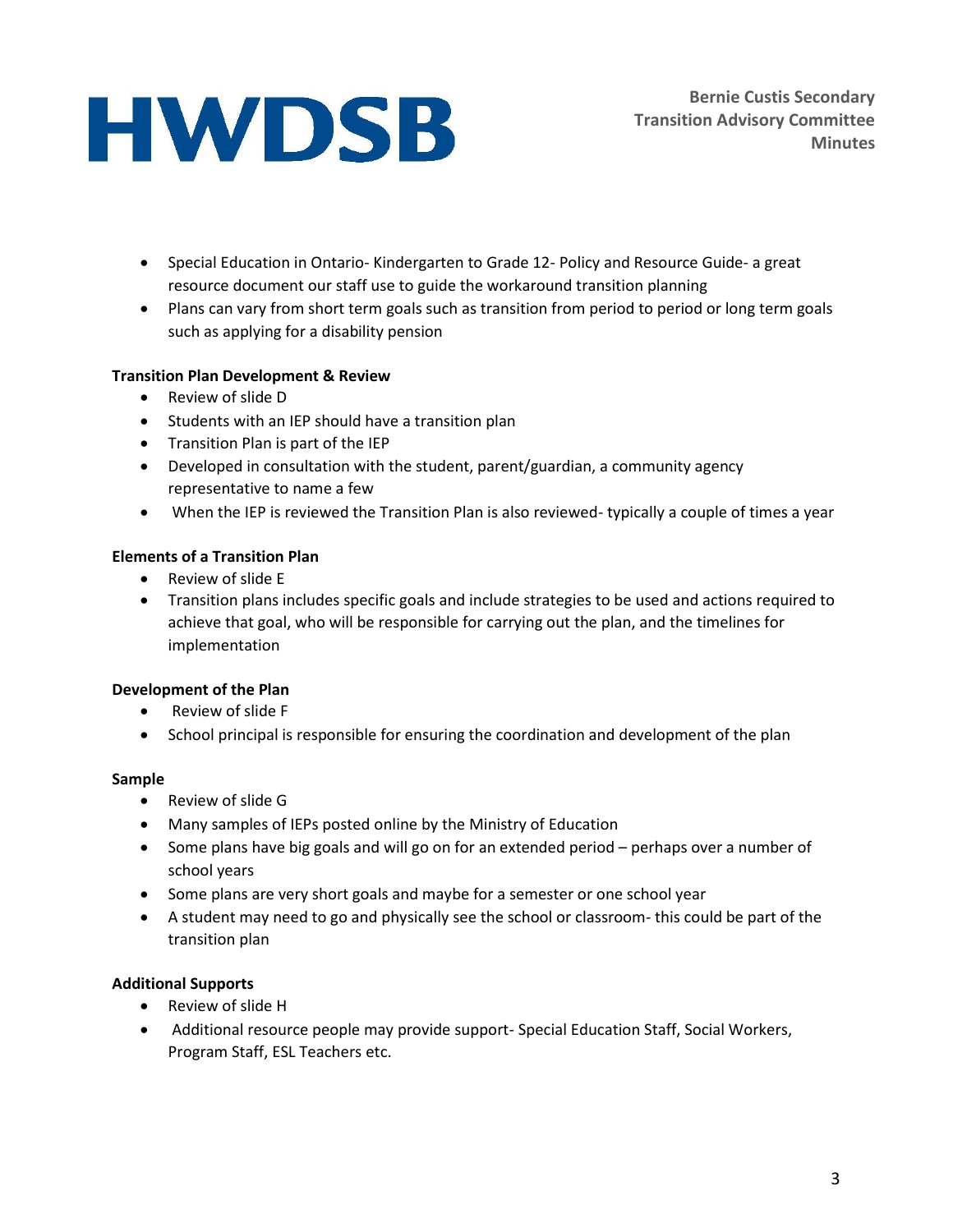#### **Examples of Transition Work**

- Review of slide I
- Specialized equipment may need to be relocated
- Scheduled meetings or phone conversations with parents may be necessary
- Additional supports can be offered if school administrators feel it is necessary

#### **Next Steps**

- Review of slide J
- Staff will review the current IEPs and transition plans for students attending Delta and Sir John A. Macdonald
- Identify and communicate school placements
- Involve support staff where needed
- Implement the transition plan
- Purposeful planning to ensure a seamless, smooth transition
- Superintendents Blair and Dunlop Superintendent Dunlop will continue to meet with school administrators to discuss required supports

#### **Questions**

Q1) When will students have confirmation of their class placement? Within two months class placements will be known. We know students will feel better when they know where they are going. We can use technology to help prepare students.

Q2) How many students are involved in the transition? Approximately 400 students in total that have an IEP. Approximately 200 students per school in grades 9-12. Some students have an IEP only, and some also have an identification.

Q3) Will the tier 1, 2, 3 supports be in place? What will that look like? Yes, tiered supports will be in place. Currently being discussed. Tier 1- generally students with fewer needs are supported in general education. Tier 2- more support required. This could be LRT or maybe Special Class placement. Tier 3- Full-time special class with additional supports. Works as a pyramid- with a smaller number of students receiving more intensive supports. We are looking at how we support our young people and the staff that support them with the use of technology.

Q4) What about students who don't like change but aren't identified? If the school is aware of the challenge, they will work with these students. Schools recognize change is difficult for some students and are currently working with student transitions.

Q5) With the number of students requiring special education support will there be an adequate number of Learning Resource Teachers? The 400 students will be split between Bernie Custis, Westdale, and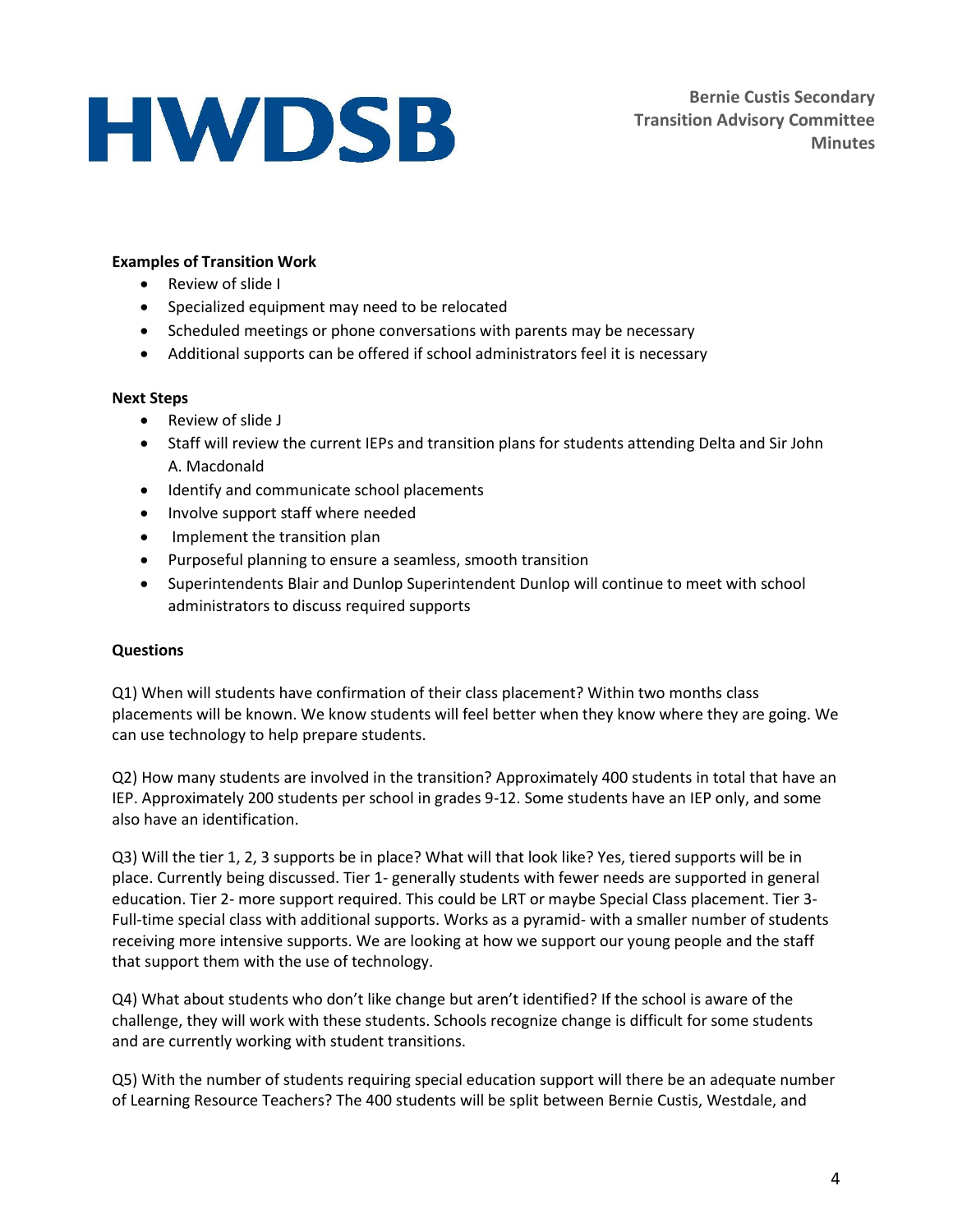**Bernie Custis Secondary Transition Advisory Committee Minutes**

potentially other sites. Currently working on these plans. Some of these students require accommodations only- such as longer test taking times or a quiet place to work. We will continue to work with the school teams to understand what the students are requiring and then what resourcing we can provide.

Q6) Will you be able to say to parents that things will be in place for their students in September? Yes.

Q7) Will parents have a contact number if they have concerns? Yes. Parents can always contact the school administrator with their concerns. Families would already have a contact person at their current school. It may be the LRT or VP. According to our protocol, the families would start at the school and then reach out to the superintendent's office if they need further support.

Q8) Will the schools be staffed at a higher number of Learning Resource Teachers because of the higher number of students with special needs? There is a protocol around staffing. Once option sheets come in we will have a better idea of the number of students coming to BCSS and will be able to address this. Decisions still need to be made around LRTs, EAs and mentoring EAs.

Q9) Can you provide a breakdown of students at the next meeting (especially students with special needs) and dates to tour Bernie Custis? We won't have a firm number by the February meeting, and we want to be mindful we don't share information at a public meeting that could potentially identify students- I will follow up and get back to you. If individual parents have any concerns, please encourage the parents to reach out directly to their current school. We are hoping for a tour in May- based on occupancy permit. Tour date would be widely advertised.

#### **Transition Work Update**

#### **Construction Update**

- Review of slides 13- 18
- Construction is proceeding well- on schedule
- Some highlights include
	- o Elevator complete
	- o Installation of lockers
	- o Gym floor installation has begun
	- o Lighting and windows in the main foyer quite impressive
	- o Hospitality area has state of the art walk-in fridge and freezer

#### **Review of Transition Work**

- Review of slide 19
- Recognizing the extra work of all elementary and secondary principals involved in the transitions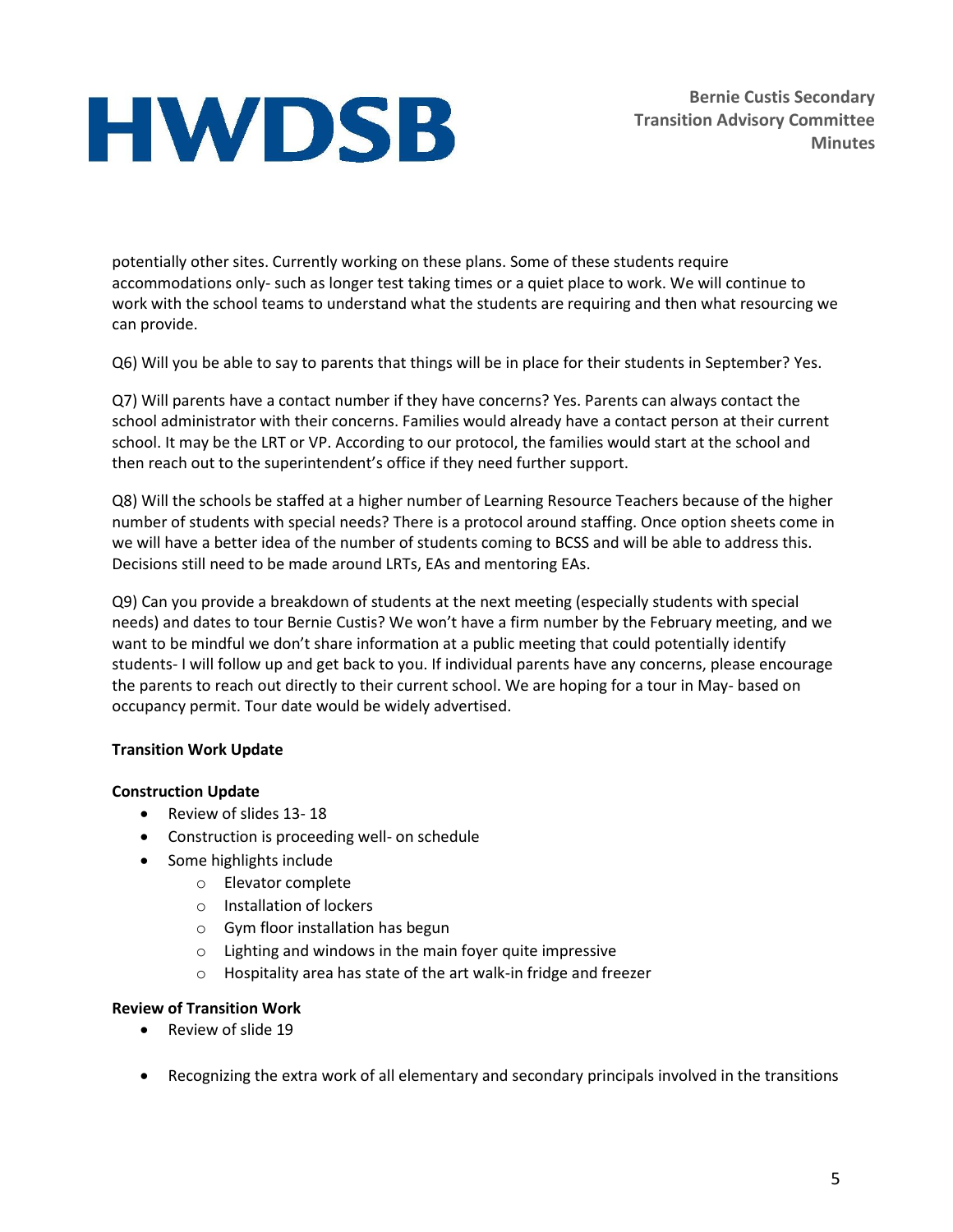### **Delta Update- Principal Angela Ferguson**

- SJAM and Delta Student Services offices working well together
- Letter went home informing families of the choice students have in selecting their school for September 2019
- SJAM and Delta ESL Head and Assistant Heads met to discuss ESL and ELL and the creation of option sheets
- Option sheet templates are complete- based on student voice
- Option sheet parent information night was held on January 17, 2019
- January 28-30 option sheets will be shared with students in the six feeder schools
- February 11-13<sup>th</sup> English and Math teachers will visit the six feeder schools and meet with students
- February 25-27<sup>th</sup>-Student Services will be going back to the six feeder schools to assist students in completing their option sheets
- Student Services meeting with students who are OOC for BCSS to get an idea of what their choice of destination will be
- Student leaders from both schools meeting-Bean Stock Project work with 250-300 grade 8 students to help them get to know each other
- Working with staff Reviewing letters of agreement to help staff understand the process

## **SJAM Update- Principal Barry Smith**

- Focusing on the whole student- both elements that are curricular as well supportive to help with a healthy transition
- Information sheet was created on Google Drive on every student
- Every student with an IEP has been identified
- Mentoring EAs are making notes on likes, dislikes, triggers, next steps, etc.
- Letter was sent home explaining the two options and asked families to select which school they would like to attend
- Two meetings- one with translators
- Crossed referenced where kids are going- we have a picture of where kids are going
- One last verification- a letter will be sent home verifying the families choice "According to our records this is the school you have selected"
- Westdale to come to SJAM on February  $13<sup>th</sup>$ , 2019
- One more shared team- Water polo

Q10) Can you clarify which students have a choice of the secondary school they will attend? If you are a current SJAM living in the BCSS catchment, you will attend BCSS. If you are a current SJAM student living in the Westdale catchment, you have a choice to attend either Westdale or BCSS. All current grade 8s are being directed to their home secondary school according to the new boundaries.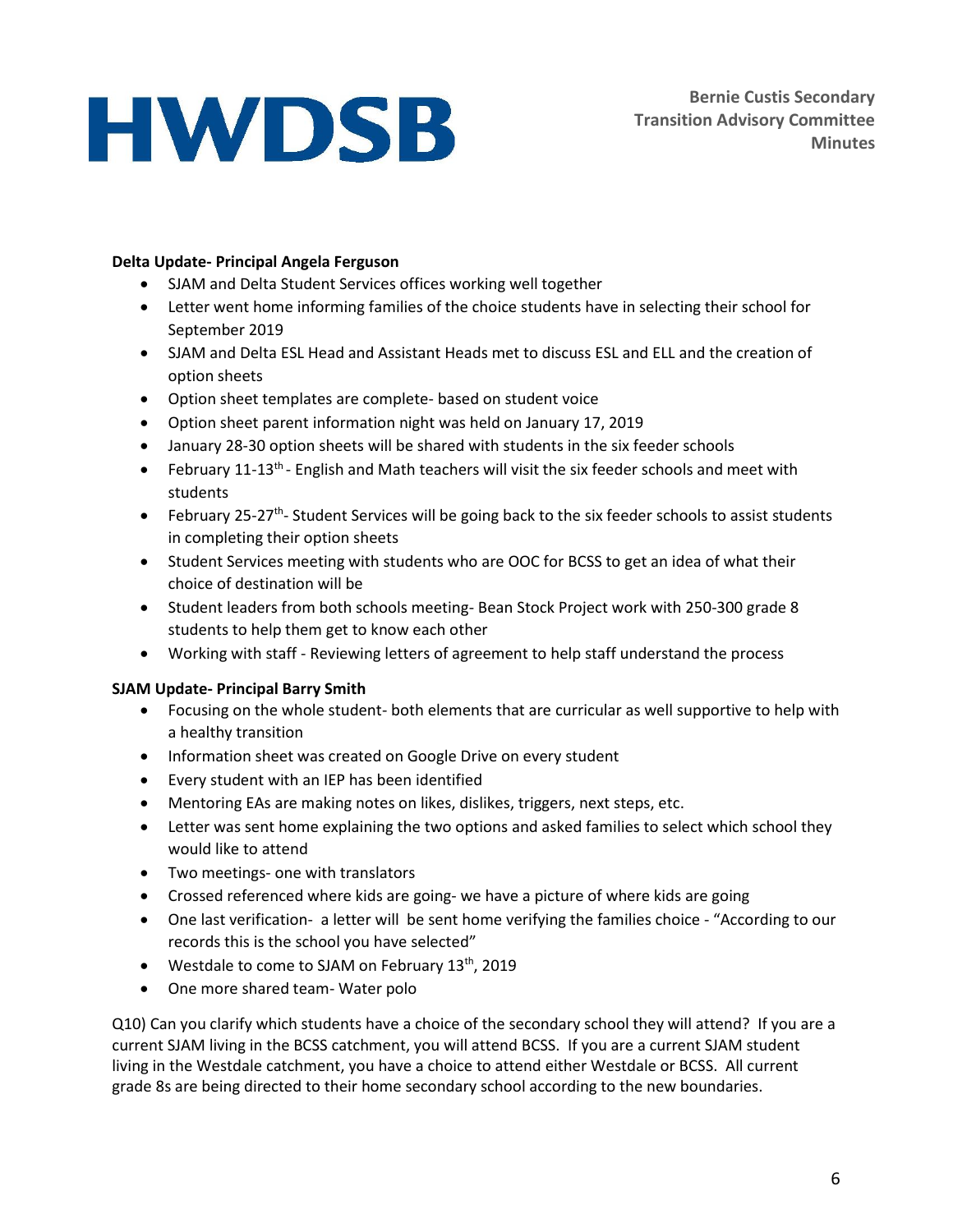### **Westdale Update- Principal Michelle Visca**

- An estimated 265 current SJAM students planning to attend Westdale
- Expecting approximately 400 grade 9s next year
- Hess and Bennetto students are undergoing regular transitions- currently involved in option sheet presentations
- Going to SJAM for an additional option sheet presentation
- ESL students have come for a special visit and an open house
- Preparing the entire staff for a new program which includes complete departments reorganization
- The first floor of Westdale will be a complete language learner floor as well as community support room
- Once option sheets are back we will have a better idea of enrolment numbers

Q11) Do you have numbers of how many current SJAM students will go to BCSS and the numbers from Delta to SWC? We will have a better idea once the option sheets have been returned. The on-theground capacity is of BCSS is 1250; however, secondary schools can carry a much hirer load depending on the way the classes are structured. We should have a good idea by the end of March

#### **Community Partnership Update**

- Review of slide 20
- All current community partners have been met with by Learning Services staff and Community Engagement staff to hear what their hopes are for the future
- Continuing to work with City of Hamilton on a schedule and use of Tim Horton's Field
- Student nutrition programs at the new school Food4Kids and Tastebuds
- Thrive (currently at SJAM) provides trauma-based counselling would like to work at and potentially expand into Westdale
- Hamilton School Health Network- runs a student clinic at SJAM- hoping to move to BCSS if funding continues
- Looking at where there is space at BCSS and if not other locations
- Trustee Parkinson requested a copy of a list of community partners

#### **Program Update**

- Review of slide 21
- Three Specialist High Skills majors at BCSS 2019-2020
	- o Hospitality and Tourism
	- o Arts and Culture: Digital Media
	- o Health and Wellness
- In 2020-2021 program staff will review and potentially apply for new SHSM's